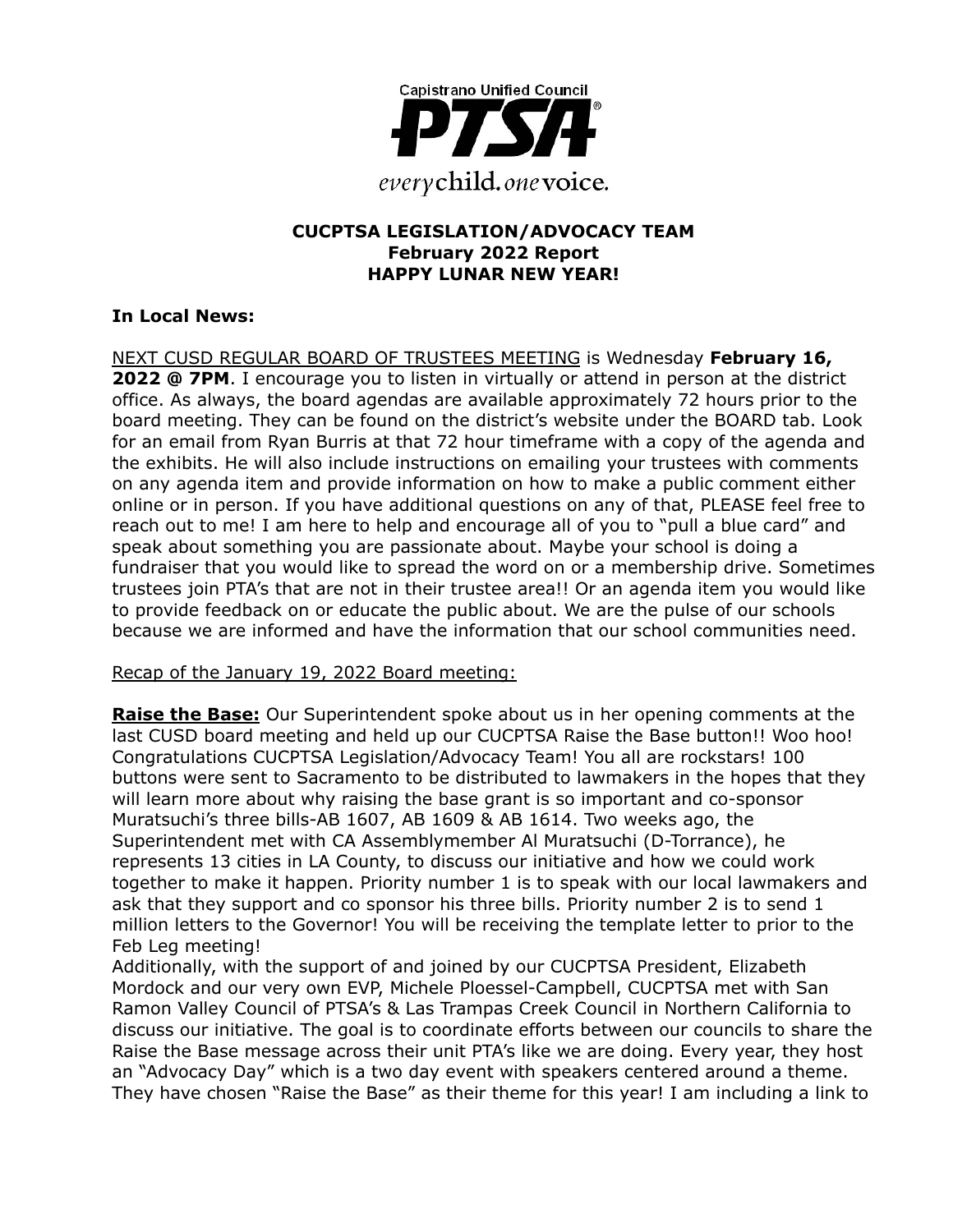their website if you want to check out their past "Advocacy Days" <https://www.srvcouncilpta.org/ad21>

**Redistricting** *with the data collected through the 2020 census, has begun! At our last leg meeting, we discussed the criteria and the processes the district will have to follow. At the November 3rd board meeting, a resolution was presented to establish criteria for adjusting trustee boundaries and the trustees provided direction to the demographer. Trustee Bullockus wanted an addition to the resolution that states the school feeder patterns be considered in creating the new boundaries. Her reasoning, that the elementary and middle schools in her trustee area do not follow the high school feeder pattern and she felt it would be beneficial because the parents within an area get to know a candidate/trustee through school activities and sometimes those schools are not within their area.*

*At this meeting, a public hearing will be held with the demographer presenting the first draft of maps. Trustees will give feedback. At the January 19th board meeting, the demographer will present the revised maps and trustees will give the last set of revisions, if any. Final adoption will take place at the February 16th meeting. The district must submit their final plans to the county by March 1st, 2022.*

*I encourage you to look at the maps prior to the board meeting and provide any feedback to your trustee that you think is important during redistricting.*

*5 maps were presented to the trustees-Alpha, Bravo, Charlie, Delta and Echo. 3 of those maps- Charlie, Delta & Echo came back at the January board meeting with revisions and tweaks requested by the trustees.*

**Update:** And then there was 1...the map that the trustees chose to "massage" is "Echo". This map will return with adjustments in the Bergenson triangle around the Golden Lantern area & the ridgeline and balancing street by street. Here is the link to the 3 revised maps:

[https://capousd-ca.schoolloop.com/file/1514016268888/1531973256666/69687627333](https://capousd-ca.schoolloop.com/file/1514016268888/1531973256666/6968762733353881547.pdf) [53881547.pdf](https://capousd-ca.schoolloop.com/file/1514016268888/1531973256666/6968762733353881547.pdf)

The final map will be presented at the February 16th CUSD Board meeting.

*6th Grade Family Life Teacher Resource Kit- At the November 3rd meeting, as a report out of closed session, it was shared that trustees gave direction to staff to create a 6th grade family life teacher resource kit. We received additional information at our CUCPTSA presidents meeting in November from Dr. Merwin that the implementation of resources and the new 6th grade family life teacher resource kit will be in August of 2023. Sixth grade teachers will have the resources available to teach incoming sixth graders during the first quarter of the school year. Topics will address the unique health needs of students during their first year of middle school, including puberty. Resources will go through the new IMRC process for full transparency with the public. The "opt-out" process is determined by Ed Code. Parent communication and teacher training in the Spring of 2023. I am hoping to have Dr. Merwin present this information to our leg team in January so we can further discuss these changes and I encourage you to bring your questions.*

*Update: We have not received any updated information on this item.*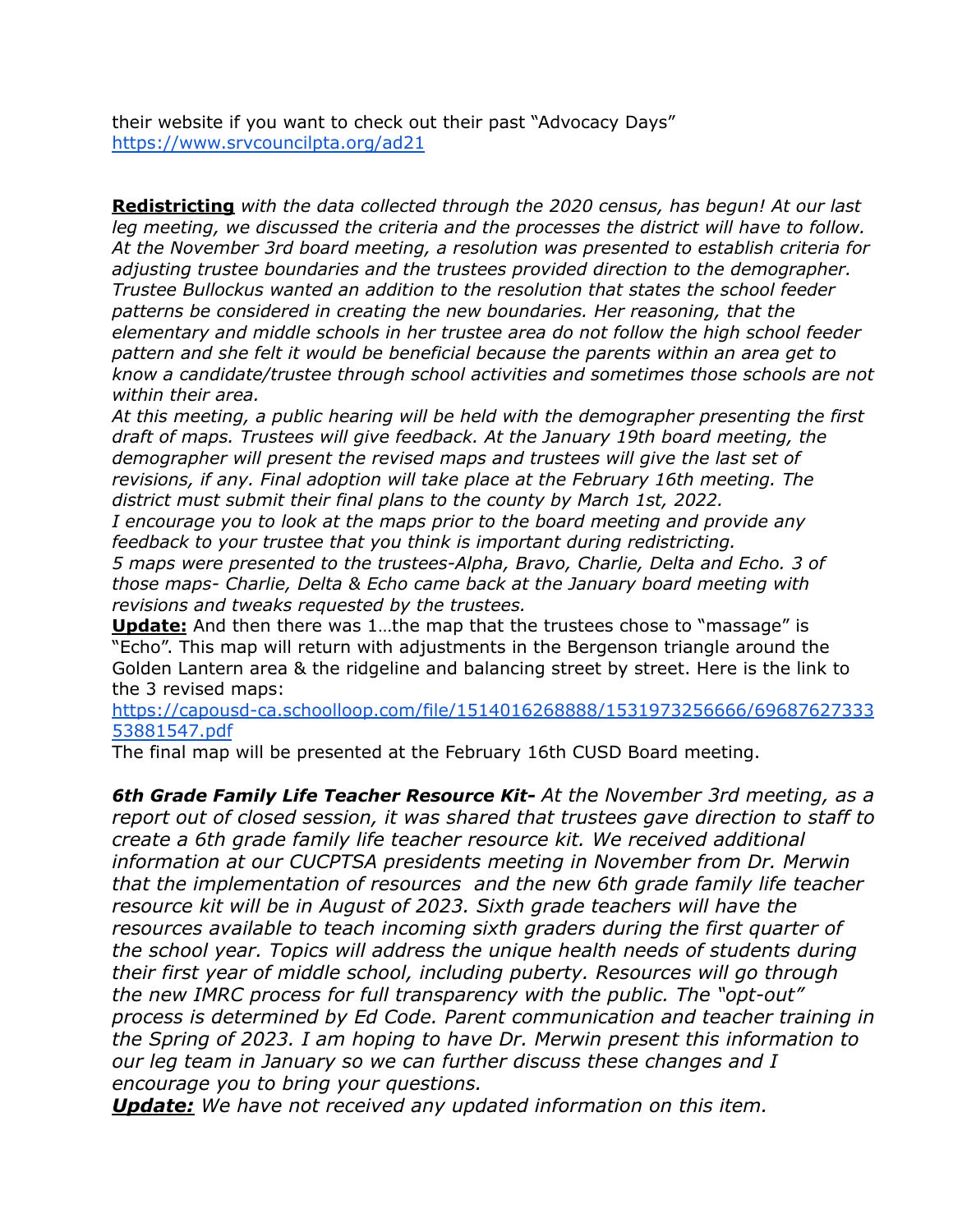### **Agendas from the most recent Board of Trustee meetings can be found here:**

January 25, 2022-Special Board Meeting [https://capousd-ca.schoolloop.com/file/1514016268888/1531973256666/63750645576](https://capousd-ca.schoolloop.com/file/1514016268888/1531973256666/6375064557642983742.pdf) [42983742.pdf](https://capousd-ca.schoolloop.com/file/1514016268888/1531973256666/6375064557642983742.pdf)

January 19, 2022-Regular Board Meeting [https://capousd-ca.schoolloop.com/file/1514016268888/1531973256666/20781985256](https://capousd-ca.schoolloop.com/file/1514016268888/1531973256666/2078198525661000369.pdf) [61000369.pdf](https://capousd-ca.schoolloop.com/file/1514016268888/1531973256666/2078198525661000369.pdf)

December 15, 2021-Regular Board Meeting [https://capousd-ca.schoolloop.com/file/1514016268888/1531973256666/32490180497](https://capousd-ca.schoolloop.com/file/1514016268888/1531973256666/3249018049764299755.pdf) [64299755.pdf](https://capousd-ca.schoolloop.com/file/1514016268888/1531973256666/3249018049764299755.pdf)

Minutes and Audio Recordings of Meetings can be found at [https://capousd.ca.schoolloop.com/pf4/cms2/view\\_page?d=x&group\\_id=15140162688](https://capousd.ca.schoolloop.com/pf4/cms2/view_page?d=x&group_id=1514016268888&vdid=wi10b1qsopu12s#2021-22) [88&vdid=wi10b1qsopu12s#2021-22](https://capousd.ca.schoolloop.com/pf4/cms2/view_page?d=x&group_id=1514016268888&vdid=wi10b1qsopu12s#2021-22)

Minutes are listed once approved, audio is typically posted within a day or two of the meeting. Also, on this page are links to 2020-2021 minutes/agendas/audio and previous years.

### **Other District news:**

Family Resource Center:

<https://sped-capousd-ca.schoolloop.com/frc>

We have a wonderful Family Resource Center located in the lower level of the district office!!!! Please visit it if you have time! It provides support by helping parents, families and children find resources in person and online covering a variety of topics which include autism, dyslexia, and health resources to name just a few. They also connect parents with upcoming workshops within the community.

PAPER: 24 hour online tutoring <https://app.paper.co/login/student>

CUSD Covid-19 Dashboard: <https://webapps.capousd.org/COVID19Dashboard/>

CUSD Safety Plan:

[http://capousd-ca.schoolloop.com/file/1514016268908/1218998864154/56585445726](http://capousd-ca.schoolloop.com/file/1514016268908/1218998864154/5658544572628422051.pdf) [28422051.pdf](http://capousd-ca.schoolloop.com/file/1514016268908/1218998864154/5658544572628422051.pdf)

The District launched an online magazine about the amazing things happening across our district in June of 2019. It is CUSD Insider and can be found at [http://cusdinsider.org/](http://cusdinsider.org/%20) Please take the time to share this online resource with our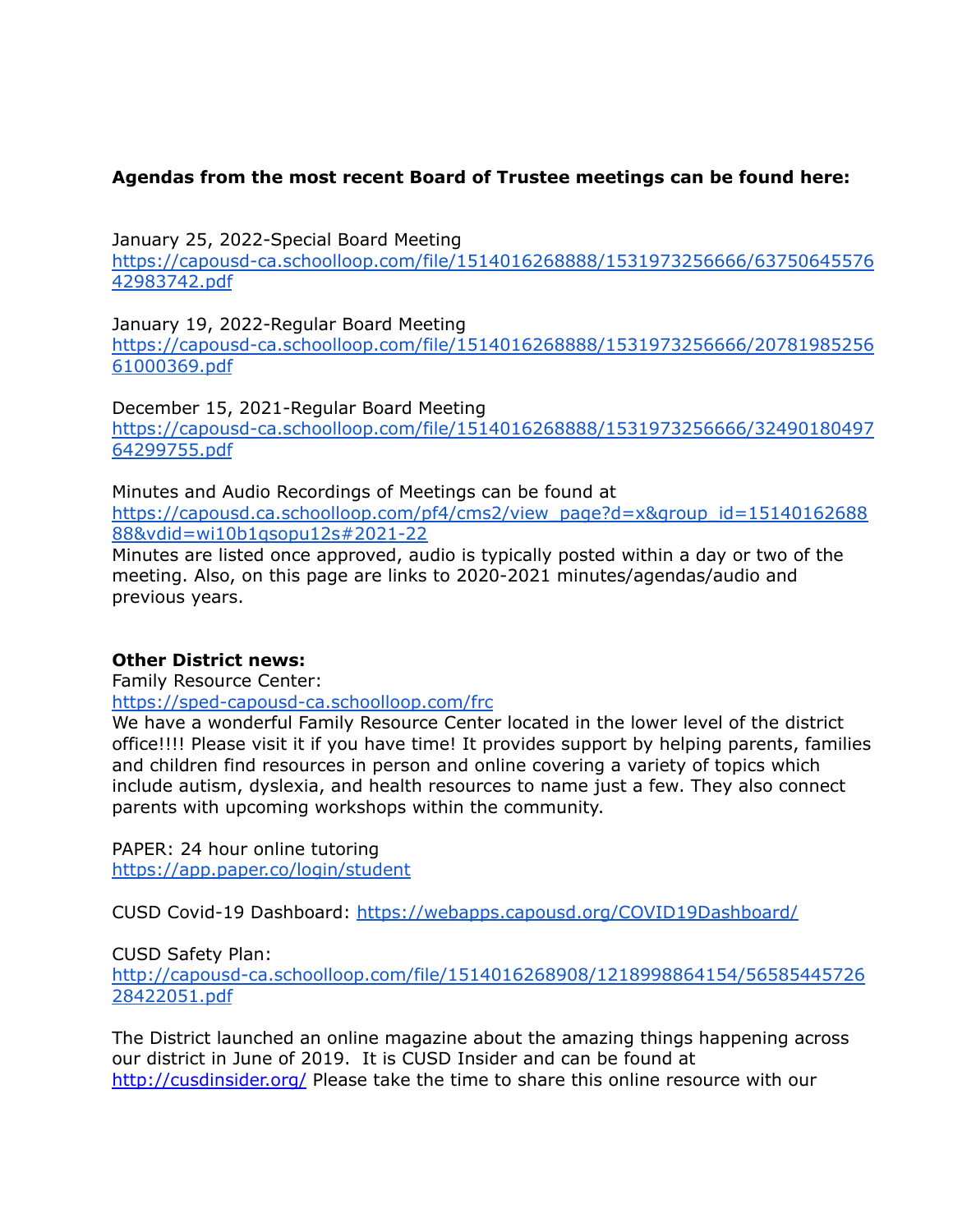families, it provides a site for accurate information about our district to counter the mis-information that is spread.

**CUCPTSA Legislation/Advocacy Racial Equity Book Club:** We have formed a book club and for our next discussion we are reading "Born a Crime: Stories From a South African Childhood" by Trevor Noah ISBN 978-0-399-58819-8 Our next meeting is **Friday, February 25, 2022! at 9:30am** - we are holding a single meeting for this book, and hope you can join us at this time. If you would like to attend, please contact Michele Ploessel-Campbell by email myshel@ix.netcom.com.

## **From Fourth District PTA:**

### **Talking Points for Legisaltive Chairs, Feb 2022 coming soon... Talking Points for Legislative Chairs, January, 2022**

Details are in the December issue of the *Advocacy Communicator.*

- **Talking Points for Legislative Chairs, January 2022**
- Details are in the January issue of the *Advocacy Communicator.*
- The state budget process for the 2022-23 fiscal year will begin with the governor's proposed budget, which must be presented by January 10. This year the governor and lawmakers will have to decide what to do with a \$31 billion surplus. The newsletter has an article listing the steps that are taken in developing the final budget.
- The virtual Fourth District PTA Advocacy Forum on Friday, January 21, will feature several of our Orange County school superintendents. It's always very interesting to hear about how things are going in our schools around the county.
- · Registration is open for Sacramento Safari, March 7 and 8 in our state Capitol. Who is going?
- · A new statewide student tracking system is being developed over the next five years to gather information about students from preschool to the workforce. The system will be open to the public but information about individual students will be private.
- · The newsletter has a brief description of the law-making process in California.
- · The old Annex office building next to the historic state Capitol will be demolished and replaced, unless a lawsuit by some activists is successful.
- · The next legislative briefing with California State PTA is on January 18 at 7 p.m.

Back issues of the Communicator can be found at: <http://www.fourthdistrictpta.org/advocacy-communicator/>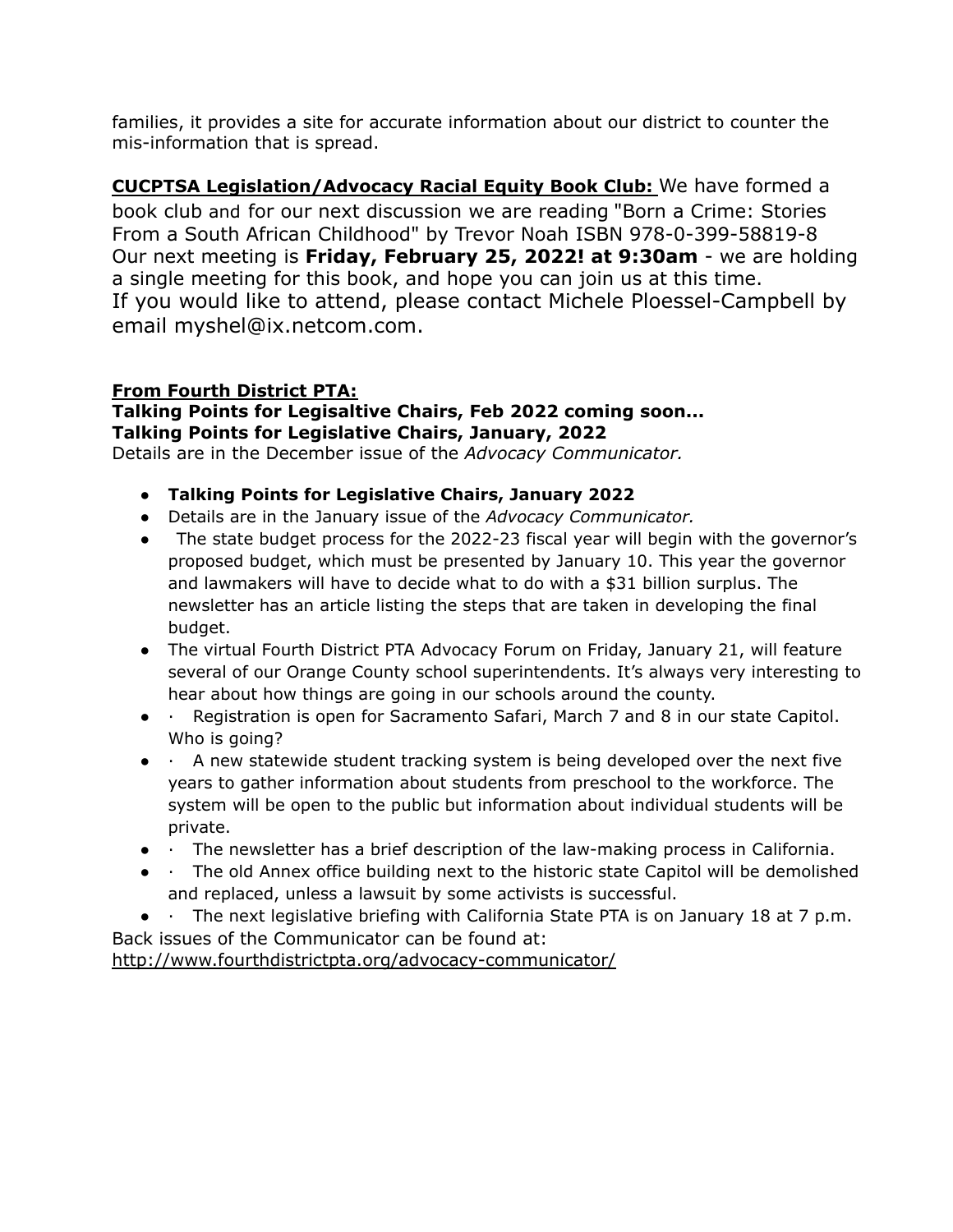## **In State News:**

# **The right priorities? Reactions to Gov. Newsom's K-12 budget for 2022-23** by Edsource Staff

The week, Gov. Gavin Newsom built on last year's record state budget with a 2022-23 spending plan that tops it. This article features commentary from multiple edsource writers that cover different areas of education.**<https://edsource.org/2022/budget-reactions-k-12/665726>**

# **Muratsuchi Introduces Bill Package to Help School Districts Struggling**

**with COVID** by The Rafu Shimpo (Los Angeles Japanese Daily News)As schools, families, and students throughout the State of California continue to struggle with the COVID-19 pandemic, Assemblymember Al Muratsuchi (D-Torrance) has introduced three bills to help school districts with the necessary funding to deal with this ongoing crisis.

**[https://rafu.com/2022/01/muratsuchi-introduces-bill-package-to-help](https://rafu.com/2022/01/muratsuchi-introduces-bill-package-to-help-school-districts-struggling-with-covid/) [-school-districts-struggling-with-covid/](https://rafu.com/2022/01/muratsuchi-introduces-bill-package-to-help-school-districts-struggling-with-covid/)**

**\*\*As a side note-All articles or descriptions I have found on the 3 educational finance bills introduced by Muratsuchi suggest that CA public school are experiencing funding issues because of Covid, or are as a result of covid or due to the ongoing covid crisis. It is important to note that the base grant needed to be raised prior to covid and will continue to be an issue for CA if it is not raised.**

**Bill seeks to remove average daily attendance from K-12 funding formula** by Ali Tadayon A bill introduced Monday by state senator Anthony Portantino, D-La Cañada Flintridge, would base K-12 district's funding on enrollment, removing average daily attendance from the formula starting in 2023-24.**[https://edsource.org/updates/bill-seeks-to-remove-average-d](https://edsource.org/updates/bill-seeks-to-remove-average-daily-attendance-from-k-12-funding-formula) [aily-attendance-from-k-12-funding-formula](https://edsource.org/updates/bill-seeks-to-remove-average-daily-attendance-from-k-12-funding-formula)**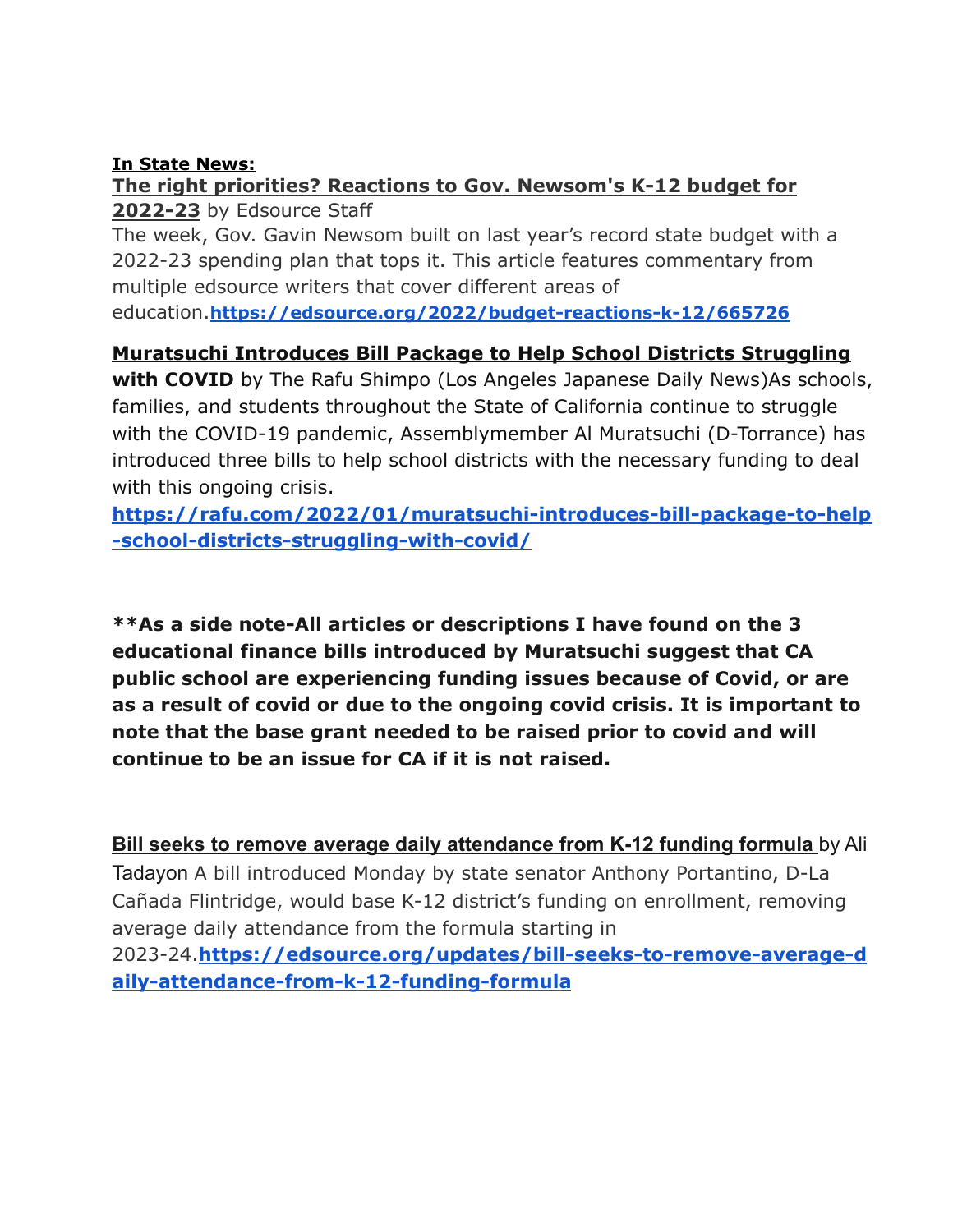## **PROPOSED CA BALLOT initiatives: Here's what you need to know!**

Here is a website where you can track the progress of CA ballot initiatives:

**<https://oag.ca.gov/initiatives/active-measures>**

dissatisfied with their children's schools.

These are the current potential ballot measures that impact schools.

**Proposed California Ballot Measure Would Give Parents 'Legal Standing' to Sue for Better Schools as Right-to-Education Efforts Spread** by Linda Jacobson Californians could vote next year on whether students should have a constitutional right to a high-quality education, potentially opening the door to litigation from parents

[https://www.the74million.org/article/proposed-california-ballot-measure-would-give-pa](https://www.the74million.org/article/proposed-california-ballot-measure-would-give-parents-legal-standing-to-sue-for-better-schools-as-right-to-education-efforts-spread/) [rents-legal-standing-to-sue-for-better-schools-as-right-to-education-efforts-spread/](https://www.the74million.org/article/proposed-california-ballot-measure-would-give-parents-legal-standing-to-sue-for-better-schools-as-right-to-education-efforts-spread/)

**School Voucher Initiatives**-So far only one is actively to the point of collecting signatures. The other one is waiting on title and summaries.

REQUIRES STATE FUNDING OF RELIGIOUS AND OTHER PRIVATE SCHOOL EDUCATION. INITIATIVE CONSTITUTIONAL AMENDMENT AND STATUTE.

**[Title and Summary Issued on October 12, 2021](https://oag.ca.gov/system/files/initiatives/pdfs/Title%20and%20Summary%20%2821-0006A1%29_0.pdf)**

## **[21-0006A1](https://oag.ca.gov/system/files/initiatives/pdfs/21-0006A1%20%28%26quot%3BEducational%20Freedom%20Act%26quot%3B%29.pdf)**

Proponents of this initiative are proposing \$13,000 be available to each student every year, to be used toward tuition and education expenses at an accredited private school of their choice. An education savings account will be established at the request of the student's parent or legal guardian.

"Education Savings Act of 2022"

**[Fiscal Impact Estimate Report](https://oag.ca.gov/system/files/initiatives/pdfs/fiscal-impact-estimate-report%2821-0011A1%29.pdf)**

## **[21-0011A1](https://oag.ca.gov/system/files/initiatives/pdfs/21-0011A1%20%28Education%20Savings%20Act%29.pdf)**

## **At the National Level and National PTA:**

### **Florida Republicans Aim to Curtail School Lessons on Sex, Gender** by The Associated Press

Florida Republicans want to forbid discussions of sexual orientation or gender identity in schools with a bill that activists say endangers children and echoes a